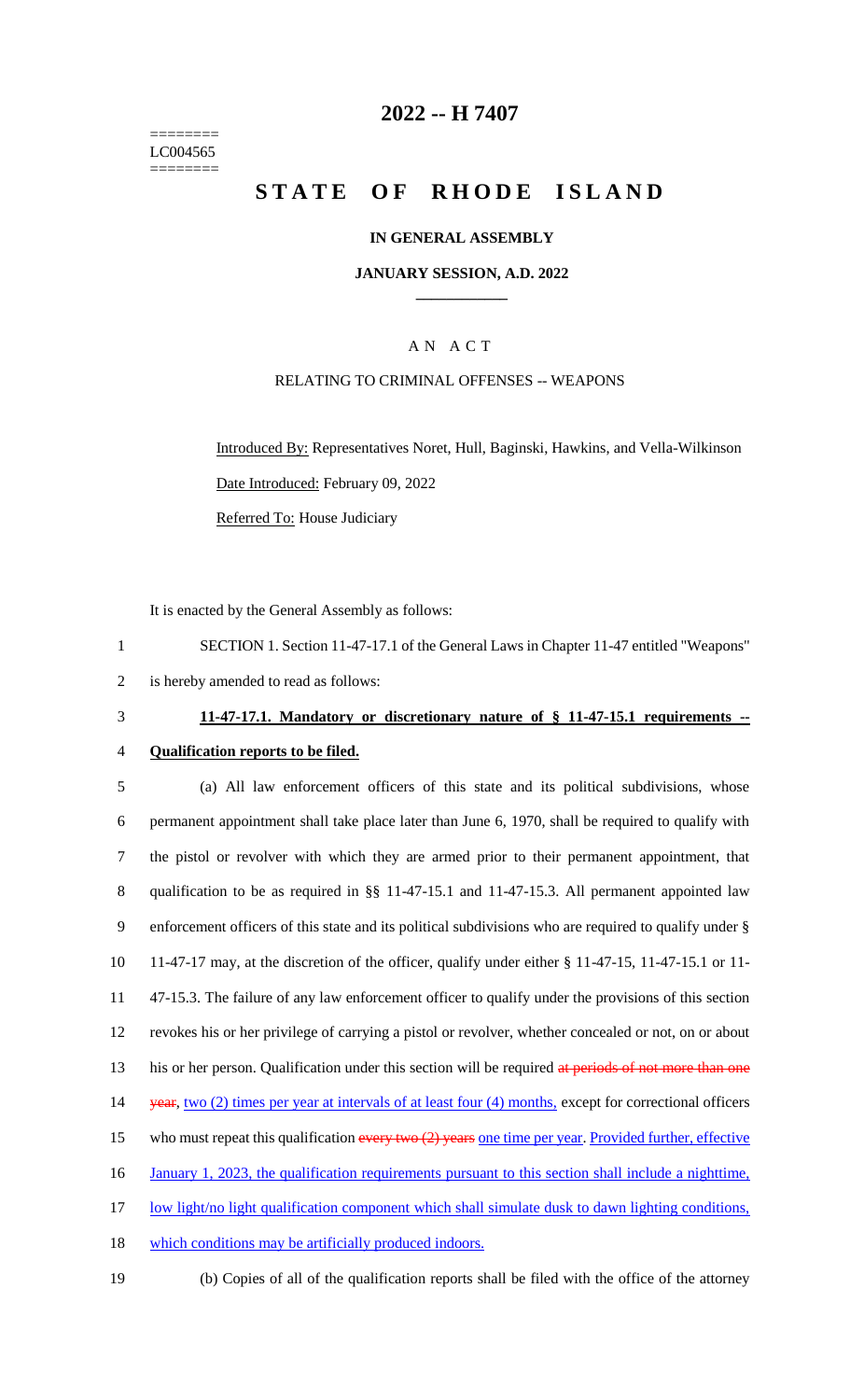- 1 general.
- 2 SECTION 2. This act shall take effect on July 1, 2022.

======== LC004565 ========